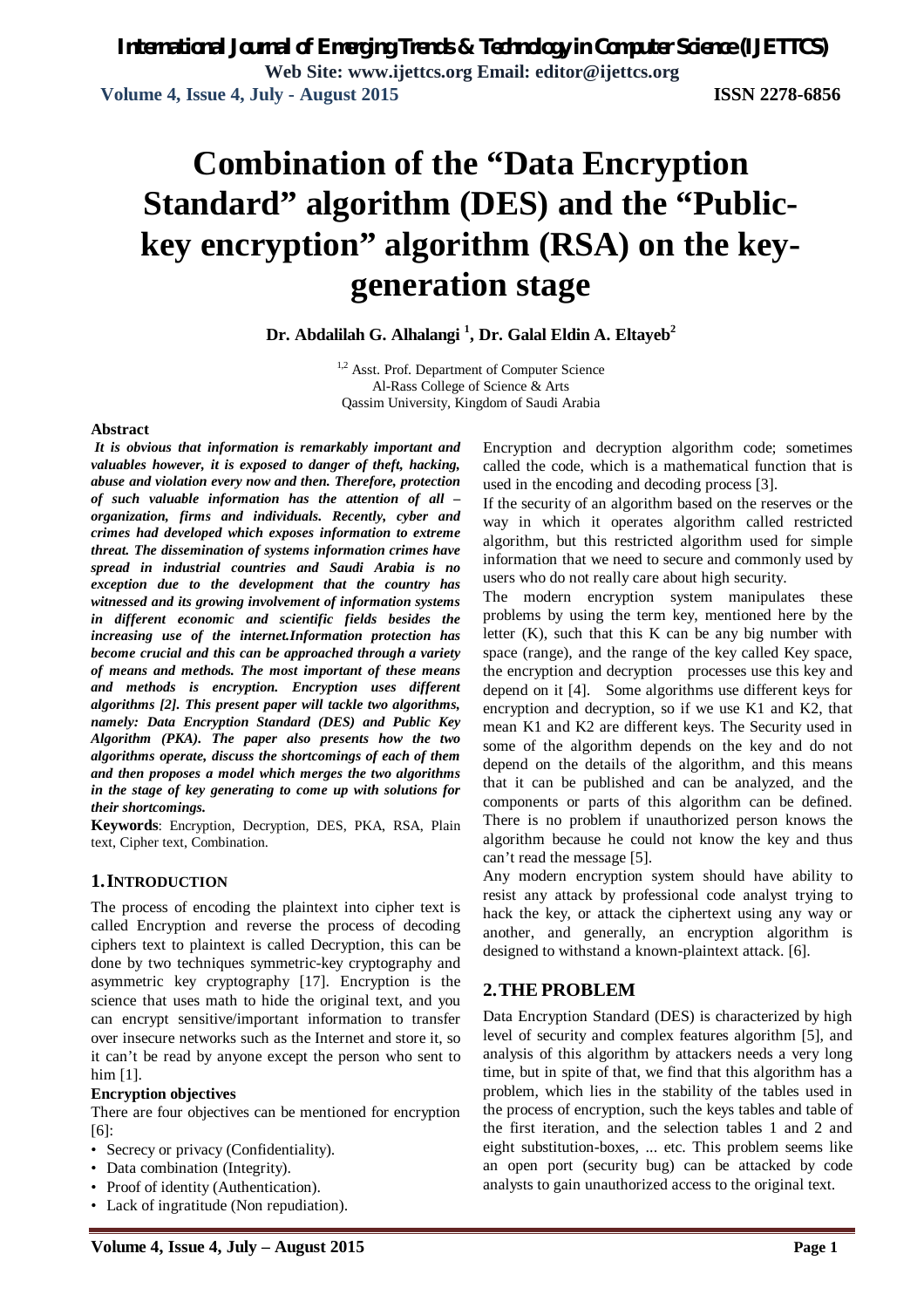# *International Journal of Emerging Trends & Technology in Computer Science (IJETTCS)* **Web Site: www.ijettcs.org Email: editor@ijettcs.org**

# **Volume 4, Issue 4, July - August 2015 ISSN 2278-6856**

In public-key encryption system (RSA), the code analyzer may be able to know the public key n, e by analyzing  $n =$  $(p \times q)$  to find the values p and q, and that is a problem, so it is possible to calculate (using the calculator)  $\phi$  (n) to find the secret key exchange p.

The selection of p and q as initial values with 100 decimal digits will provide reasonable security level as well as to ensure that the p-1 and q-1 has many small factors diminishes the seriousness of the analysis of the number n. And also we find the public key is using these digits, but the lack of these initial values and easy analysis of it will represents another problem for this algorithm [7].

#### **3. PREVIOUS STUDIES**

**3.1. Study of Matt Blumenthal, 2010 [12],** entitled "Encryption: Strengths and Weaknesses of public-key Cryptography (2010)" He studies the strengths and weaknesses in the public-key algorithm, the study concluded that it must integrate public-key encryption algorithm with symmetric to be more secure, he added that the use of digital signature with the key will add complementary data against hackers.

**3.2. Study of Haitham Abdel Moneim Saffour, 2010,[9]** entitled "Improved Security and Response Time by Using XML Web Service and Caching SSL Session Key", the study shows that using XML Web Services features and reusing cached SSL session keys can significantly improve or reduce client response time and enhance the security and enable clients to increase the efficiency of their mission-critical M-Commerce and e-business operations, and to reduce their risk. The time taken to download secured Web documents, in our tests, is reduced by 20% to 45% (up to load on the servers). The research findings suggest the implementation of this technique in the secured webs.

### **4.THE COMBINATION OF THE TWO ALGORITHMS**

The steps to combine/integrate the (DES) algorithm and (RSA) algorithm together in one at the key-generation stage, we can follow:

- a. Generating the (DES) algorithm using 64 bits.
- b. Generating a public key algorithm is as follows:
- 1.Generates two big seed numbers as q and p each and every one of them the same size.
- 2. Calculate  $n = p * q$
- 3.Public key algorithm is n and the private key is (p,q), then transforms the public key  $(n = pq)$  to 64 bits for this key.
- 4.Use the operation (or) and Exclusive Or (xor) to integrate the 64 bit, which is comes out from DES with the 64 bits which is comes out from (RSA).
- 5.Replace the original key of the standard encryption algorithm with the new comes out of the combination.
- 6.Before starting to encrypt messages by executing the new algorithm, we generate a public key as mentioned, then send the public key to a recipient

messages to save it, distributes this key once, but if we replaced from attempt to another, then we generate a standard encryption key code DES and use scientific combination by XOR to integrate key generator of public RSA algorithm and then the message is encrypted with this new key using the standard DES encryption to destination.



**Figure 1:** Drawing illustrates the algorithm form the DEA after combined keys

- 7.Dealing with the stability of the left shifts by generating a number of shifts to the left for each iteration using the random function, generation random number between 1 and 3, and kept shifts in a matrix of reference when the reverse process (decoded), so we have much complications in the problem of the key and the stability, which make it more safe and secure for both algorithms.
- 8.By this complicated algorithm, it's seems difficult to the code analyzer, who will hurt most by thinking in the tables of this algorithm, from the initial iteration to sixteenth one, analyzing these tables to seek for the bits locations.

For example, the following table represents the second iteration of the key generation, pointing out the bits positions:

**Table 1**: Second Iteration of the Key generation

| <b>Bit Position</b> | $PC -2$ |    |    |    |    |    |
|---------------------|---------|----|----|----|----|----|
| $1 - 6$             | 14      | 17 | 11 | 24 |    | 5  |
| $7 - 12$            | 3       | 28 | 15 | 6  | 21 | 10 |
| $13 - 18$           | 23      | 19 | 12 | 4  | 26 | 8  |
| $19 - 24$           | 16      |    | 27 | 20 | 12 | 2  |
| $25 - 30$           | 41      | 52 | 31 | 37 | 47 | 55 |
| $31 - 36$           | 30      | 40 | 51 | 45 | 33 | 48 |
| $37 - 42$           | 44      | 49 | 39 | 56 | 34 | 53 |
| $43 - 48$           | 46      | 42 | 50 | 36 | 29 | 32 |